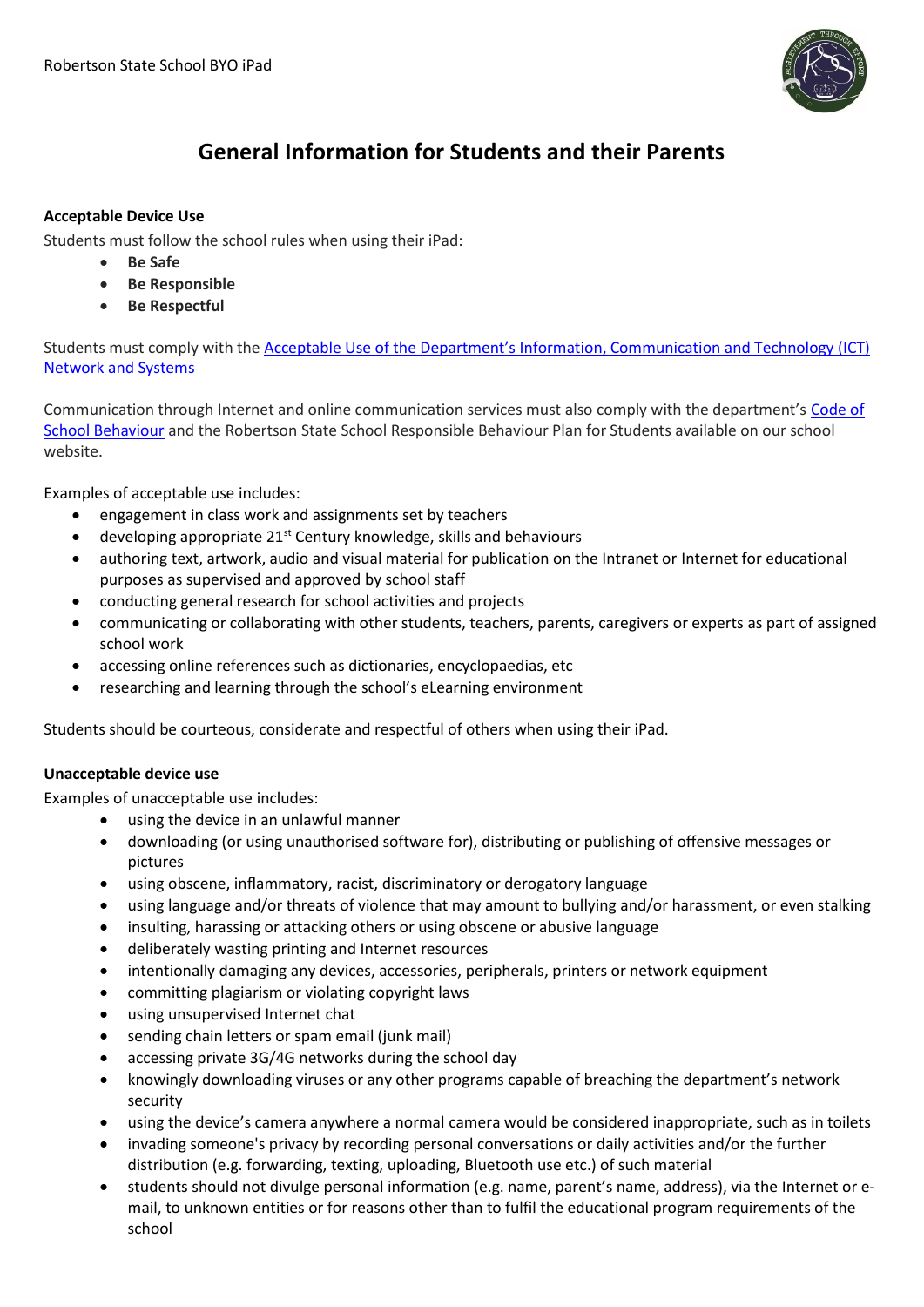

#### **What is expected of schools when providing students with access to ICT facilities?**

Schools will provide information in relation to student access and usage of its network and reserves the right to restrict/remove student access to the intranet, Internet or network facilities if parents or students do not adhere to the school's network usage and access guideline/statement.

The school will educate students on cyber bullying, safe Internet and email practices and health and safety regarding the physical use of electronic devices. Students have a responsibility to incorporate these safe practices into their daily behaviour at school.

Where possible, Internet usage by students will be considered and prepared prior to class engagement, including, filtering and checking sites students are directed to visit. An assessment should be made of the appropriate timeframe for access to the Internet for completing the set task or duration a student should have access to the Internet (e.g. during schools hours, outside of school hours).

#### **What awareness is expected of students and their parents?**

#### **Students and their parents should:**

Understand the responsibility and behaviour requirements (as outlined by the school) that come with accessing the school's ICT network facilities and ensure they have the skills to report and discontinue access to harmful information if presented via the Internet or e-mail.

Be aware that the ICT facilities should be utilised with good behaviour as stipulated under the Code of School Behaviour; and that students breaking these rules will be subject to appropriate action by the school. This may include restricted network access, or loss of BYO privilege, for a period as deemed appropriate by the school.

Be aware that access to ICT facilities provides valuable learning experiences, therefore giving the student educational benefits in line with the school's educational program.

Be aware that the Internet gives access to information on and from a wide variety of organisations, subjects, people and places with origins from around the world. The school cannot control information accessed through the Internet; and information may be accessed or accidentally displayed which could be illegal, dangerous or offensive, with or without the student's immediate knowledge.

Understand that teachers will always exercise their duty of care, but protection, mitigation and discontinued access to harmful information requires responsible use by the student.

#### **Internet Use at School**

At school, students must agree to follow the [Acceptable Use of the Department's Information, Communication and](https://www.google.com.au/url?sa=t&rct=j&q=&esrc=s&source=web&cd=1&ved=0CB8QFjAAahUKEwjan_iKkb_HAhXHJpQKHaHMDw0&url=http%3A%2F%2Fppr.det.qld.gov.au%2Fcorp%2Fict%2Fmanagement%2FProcedure%2520Attachments%2FInformation%2520Communication%2520and%2520Technology%2Fadvice.DOCX&ei=2rLZVdrKPMfN0AShmb9o&usg=AFQjCNG82QDatyvvKIzYS3D9QnWUl85WAA&sig2=FZP2MTjMt6UMfbTn9bsstQ)  [Technology \(ICT\) Network and Systems](https://www.google.com.au/url?sa=t&rct=j&q=&esrc=s&source=web&cd=1&ved=0CB8QFjAAahUKEwjan_iKkb_HAhXHJpQKHaHMDw0&url=http%3A%2F%2Fppr.det.qld.gov.au%2Fcorp%2Fict%2Fmanagement%2FProcedure%2520Attachments%2FInformation%2520Communication%2520and%2520Technology%2Fadvice.DOCX&ei=2rLZVdrKPMfN0AShmb9o&usg=AFQjCNG82QDatyvvKIzYS3D9QnWUl85WAA&sig2=FZP2MTjMt6UMfbTn9bsstQ) in relation to Internet use. Internet access is provided by Education Queensland's Managed Internet Service (MIS) and provides students with Content-filtered Internet access and virusfiltered email.

MIS provides the means to filter students' access to web pages from a global level; controlled by Education Queensland and from a school level when appropriate.

#### **Internet Use at Home**

The iPads can be configured to connect to a home wireless or wired network. This configuration can be performed as with a normal iPad. Parents are responsible for monitoring appropriate use of the internet at home.

#### **E-Mail Use**

While at Robertson State School, students have access to a Department of Education, Training and Employment email account, which they can access from home and school for the purposes of learning. Email traffic is monitored for inappropriate use, content and language.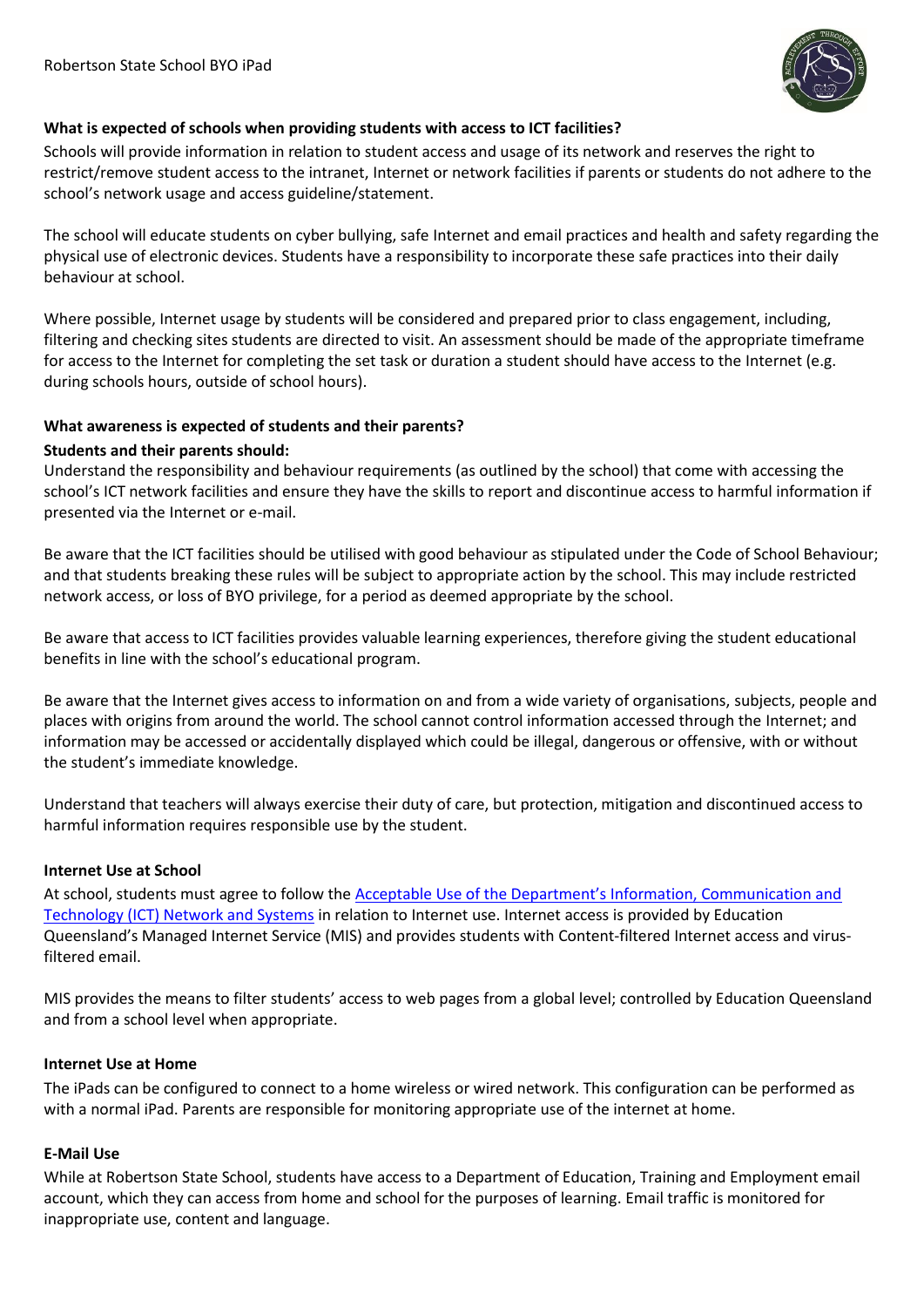

#### **Digital Citizenship**

Students should be conscious creators of the content and behaviours they exhibit online and take active responsibility for building a positive online reputation. They should be conscious of the way they portray themselves, and the way they treat others online.

Students should be mindful that the content and behaviours they have online are easily searchable and accessible. This content may form a permanent online record into the future.

Interactions within digital communities and environments should mirror normal interpersonal expectations and behavioural guidelines, such as when in a class or the broader community.

Parents are requested to ensure that their child understands this responsibility and expectation. The school's Responsible Behaviour Plan also supports students by providing school related expectations, guidelines and consequences.

#### **Cyber Safety**

If a student believes they have received a computer virus, spam (unsolicited email), or they have received a message or other online content that is inappropriate or makes them feel uncomfortable, they must inform their teacher, parent or caregiver as soon as is possible.

Students must never initiate or knowingly forward emails, or other online content, containing:

- a message sent to them in confidence
- a computer virus or attachment that is capable of damaging the recipients' computer
- chain letters or hoax emails
- spam (such as unsolicited advertising)

Students must never send, post or publish:

- inappropriate or unlawful content which is offensive, abusive or discriminatory
- threats, bullying or harassment of another person
- sexually explicit or sexually suggestive content or correspondence
- false or defamatory information about a person or organisation

Parents, caregivers and students are encouraged to read the department's [Cybersafety and Cyberbullying guide for](http://education.qld.gov.au/studentservices/behaviour/qsaav/docs/cyberbullying-cybersafetyprintfriendlyguide.pdf)  [parents and caregivers.](http://education.qld.gov.au/studentservices/behaviour/qsaav/docs/cyberbullying-cybersafetyprintfriendlyguide.pdf)

#### **Web Filtering**

The Internet has become a powerful tool for teaching and learning, however students need to be careful and vigilant regarding some web content. At all times students, while using ICT facilities and devices, will be required to act in line with the requirements of the *[Code of School Behaviour](http://education.qld.gov.au/studentservices/behaviour/bm-codebehav.html)* and any specific rules of the school. To help protect students (and staff) from malicious web activity and inappropriate websites, the school operates a comprehensive web filtering system. Any device connected to the Internet through the school network will have filtering applied.

The filtering system provides a layer of protection to staff and students against inappropriate web pages, spyware and malware, peer-to-peer sessions and scams and identity theft.

This purpose-built web filtering solution takes a precautionary approach to blocking websites including those that do not disclose information about their purpose and content. The school's filtering approach represents global bestpractice in Internet protection measures. However, despite internal departmental controls to manage content on the Internet, illegal, dangerous or offensive information may be accessed or accidentally displayed. Teachers will always exercise their duty of care, but avoiding or reducing access to harmful information also requires responsible use by the student.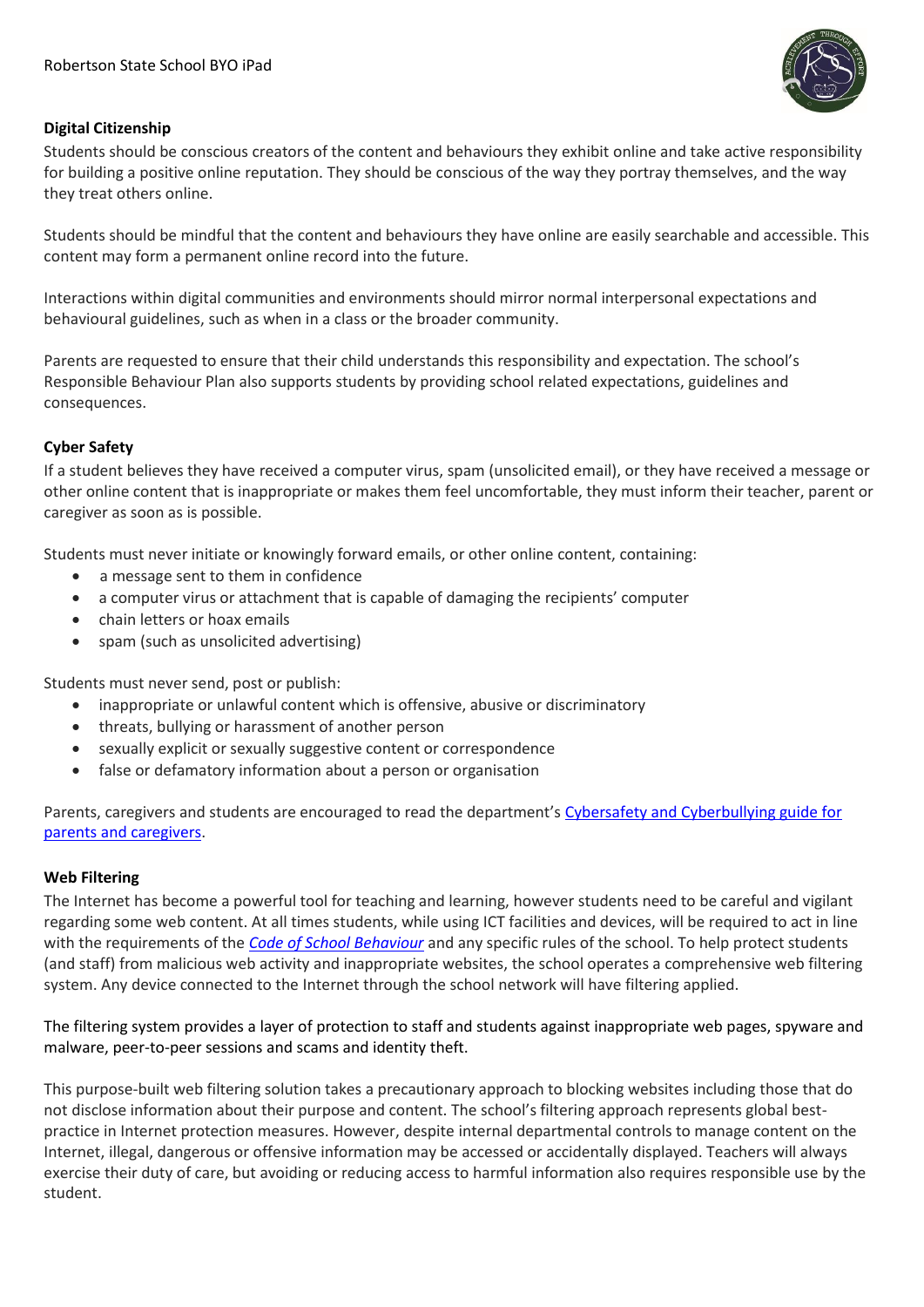

Students are required to report any Internet site accessed that is considered inappropriate. Any suspected security breach involving students, users from other schools, or from outside the Queensland DETE network must also be reported to the school.

Personally-owned devices have access to home and other out of school Internet services and those services may not include any Internet filtering. Parents/caregivers are responsible for appropriate Internet use by their child outside the school.

Parents, caregivers and students are also encouraged to visit the [Australian Communications and Med](http://www.cybersmart.gov.au/)ia Authority's [CyberSmart website](http://www.cybersmart.gov.au/) for resources and practical advice to help young people safely enjoy the online world.

#### **Privacy and Confidentiality**

Students must not use another student or staff member's username or password to access the school network or another student's device, including not trespassing in another person's files, home drive, email or accessing unauthorised network drives or systems.

Additionally, students should not divulge personal information via the Internet or email, to unknown entities or for reasons other than to fulfil the educational program requirements of the school. It is important that students do not publish or disclose the email address of a staff member or student without that person's explicit permission. Students should also not reveal personal information including names, addresses, photographs, credit card details or telephone numbers of themselves or others. They should ensure that privacy and confidentiality is always maintained.

#### **Intellectual Property and Copyright**

Students should never plagiarise information and should observe appropriate copyright clearance, including acknowledging the original author or source of any information, images, audio etc. used. It is also important that the student obtain all appropriate permissions before electronically publishing other people's works or drawings. The creator or author of any material published should always be acknowledged. Material being published on the Internet or intranet must have the approval of the principal or their delegate and have appropriate copyright clearance.

Copying of software, information, graphics or other data files may violate copyright laws without warning and be subject to prosecution from agencies to enforce such copyrights.

#### **Monitoring and Reporting**

Students should be aware that all use of Internet and online communication services can be audited and traced to the account of the user.

All material on the device is subject to audit by authorised school staff. If at any stage there is a police request, the school may be required to provide the authorities with access to the device and personal holdings associated with its use.

#### **Misuse and Breaches of Acceptable Usage**

Students should be aware that they are held responsible for their actions while using the Internet and online communication services. Students will be held responsible for any breaches caused by other person(s) knowingly using their account to access Internet and online communication services.

The school reserves the right to restrict/remove access of personally owned mobile devices to the intranet, Internet, email or other network facilities to ensure the integrity and security of the network and to provide a safe working and learning environment for all network users. The misuse of personally owned mobile devices may result in disciplinary action which includes, but is not limited to, the withdrawal of access to school supplied services.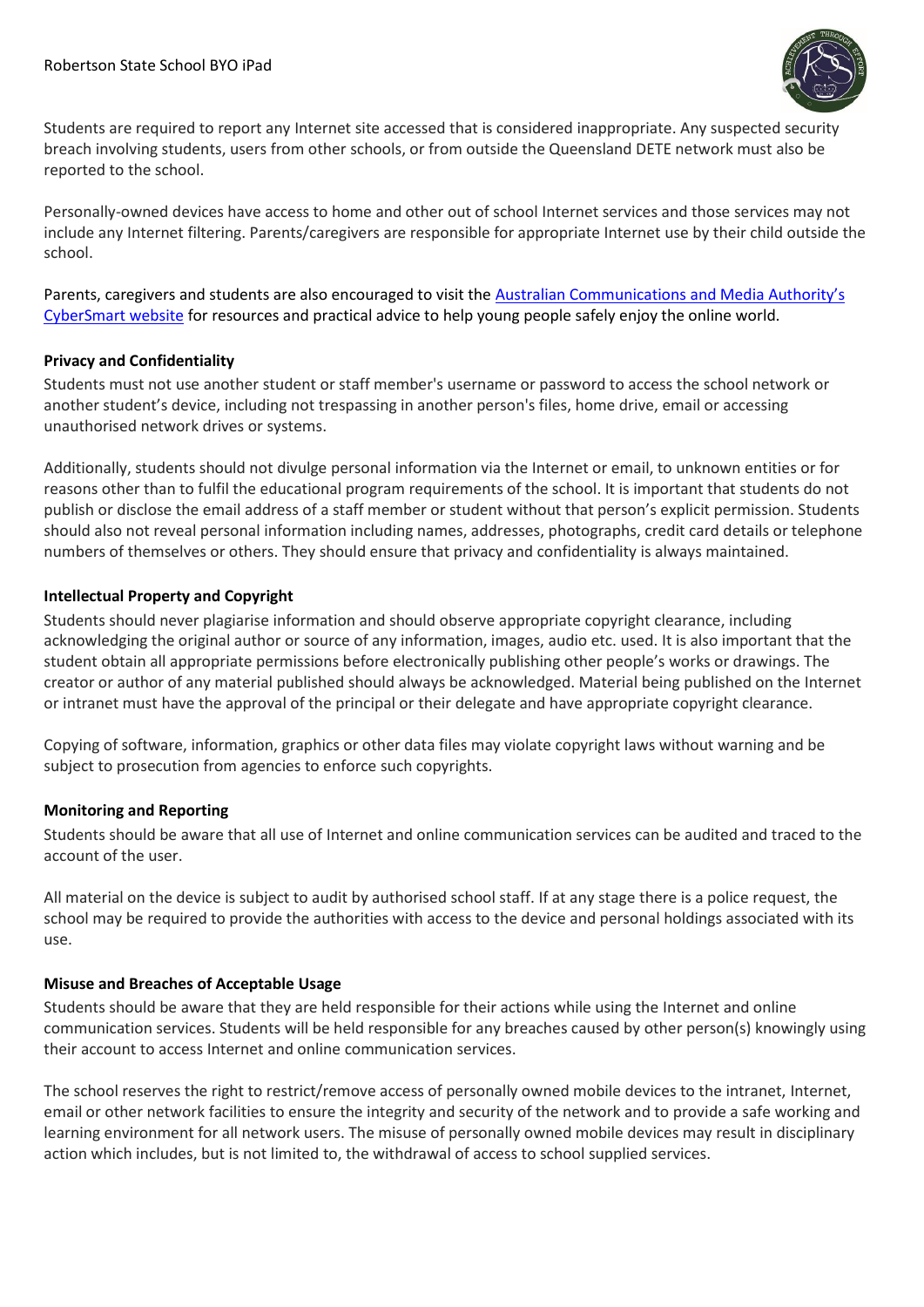

## **General Care (Students are responsible for the general care of the iPad)**

#### **General Precautions**

- It is recommended that food or drink should not be next to your iPad when in use
- Cords, cables, and removable storage must be inserted into, and removed from the iPad carefully
- Students should never carry their iPad while the screen is open, unless directed to do so by a teacher
- The iPad should never be left in a car or any unsupervised area
- Students are responsible for ensuring the battery is charged for school each day

### **Transporting the iPad**

A protective iPad carry bag has sufficient padding to protect the equipment from normal treatment and provide a suitable means for carrying the iPad within the school. The guidelines below should be followed:

- The iPad should always be within a protective case when carried
- A waterproof sleeve is recommended to avoid the iPad getting wet (drink bottles should be kept in a different compartment in a child's backpack) and for further protection from damages

#### **Screen Care**

The screen can be damaged if subjected to rough treatment. They are particularly susceptible to damage from excessive pressure and can be costly to repair.

- Do not lean on the top of the iPad
- Do not place anything near the iPad that could put pressure on the screen
- Do not place anything in the carry case that will press against the cover
- Clean the screen with a soft, dry cloth or anti-static cloth
- A tempered glass screen protector is a good way of protecting the iPad screen from scratches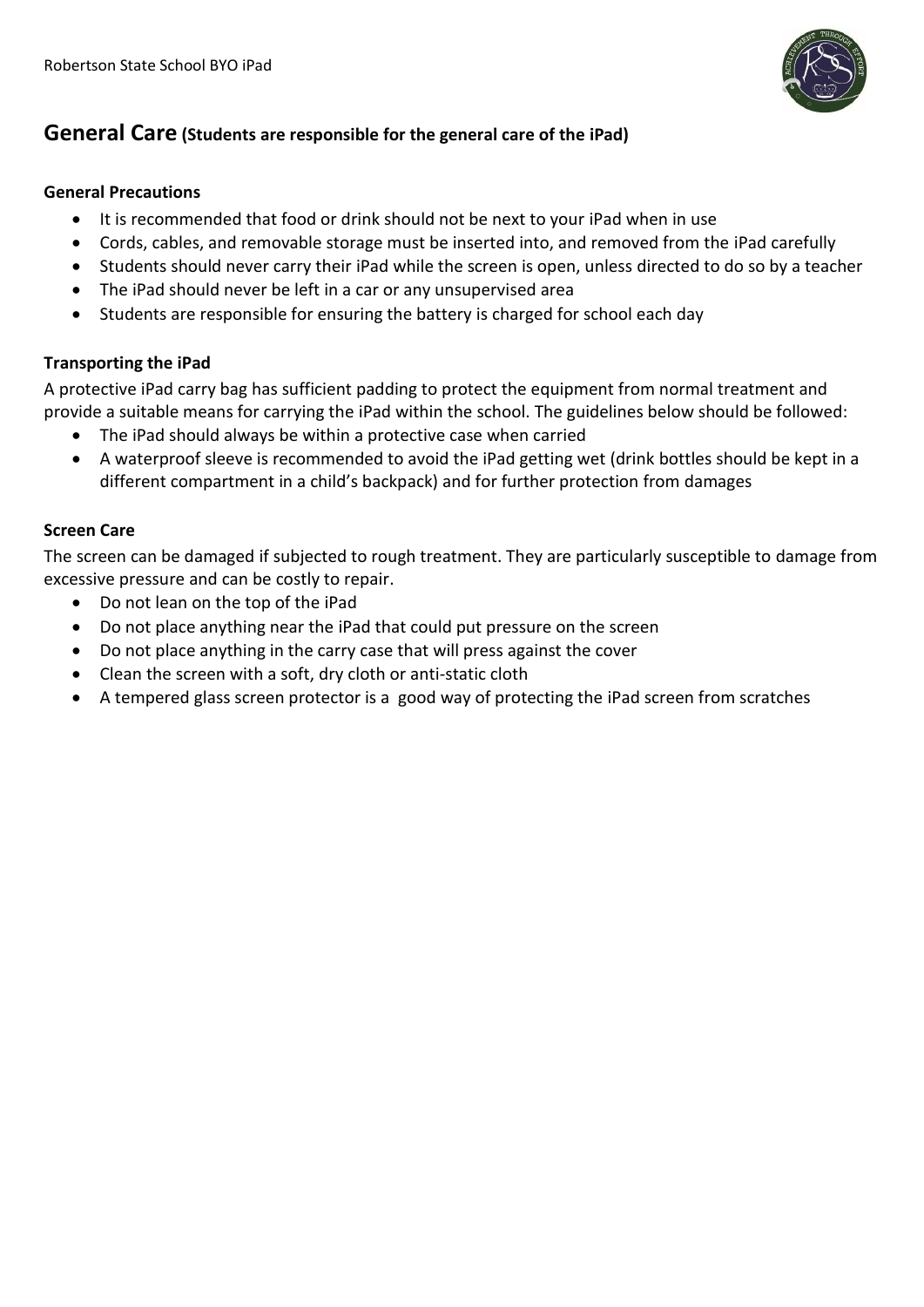

# **Occupational Health and Safety**

Students are advised to consider the following advice when using their iPad:

- Taking regular rest breaks (at least every 20 minutes; more often if the setup is not ideal to allow muscles and vision to recuperate)
- Working in an environment free from glare
- Using the iPad on a desk rather than on the lap whenever possible
- Changing the viewing angle to minimise the need to bend the neck
- Using a chair that maintains good posture
- Reducing the need to carry the iPad (where practicable)

## **Potential Hazards**

The main feature of mobile devices that causes problems is the minimal amount of ergonomic adjustment – this promotes poor posture.

If the screen is at the optimal height for the operator then the keyboard is too high, and if the keyboard is at the optimal height then the screen is too low. Both scenarios may contribute to muscle discomfort or strain to varying degrees.

Potential injuries that can occur through using iPads include:

- Occupational Overuse syndrome (OOS) [also known as repetitive strain injury (RSI)] as a result of sustained unnatural postures and/or prolonged tension on muscles, tendons, and other soft tissues
- Eye strain through use in environments where there is poor lighting, glare, or reflection, and as a result of straining to view details on small screens
- Manual handling strain through carrying the iPad for extended periods and/or lifting them out of awkward spaces. Strain may be the aggravation of an existing injury
- Tripping hazards can also exist where the mobile device has external cables attached such as mains power cords or external drive connectors

## **Minimising the Risk of Strain or Injury**

- Where possible, place the iPad on a desk at a height where the elbows are at 90 degrees and the wrists kept straight
- Wherever possible sit in a comfortable chair at a desk
- Take frequent rest breaks at least every 20 minutes but more often if the setup is not optimal to allow eyes and muscles to recuperate
- Avoid using the iPad for extended periods (maximum of 2 hours in any session)
- Setting the screen at an angle that reduces, as far as possible, the need to bend your neck and minimises reflection

## **Preventing Eye Strain**

Eyestrain and headaches can be caused by the constant viewing of small objects on small screens, incorrect monitor position, or glare or reflection from lighting sources. The risk of eyestrain can be reduced by ensuring students:

- Work in environments free from glare or reflection
- Have adequate lighting
- Increase font size for comfortable viewing
- Position the iPad screen for comfortable viewing distance